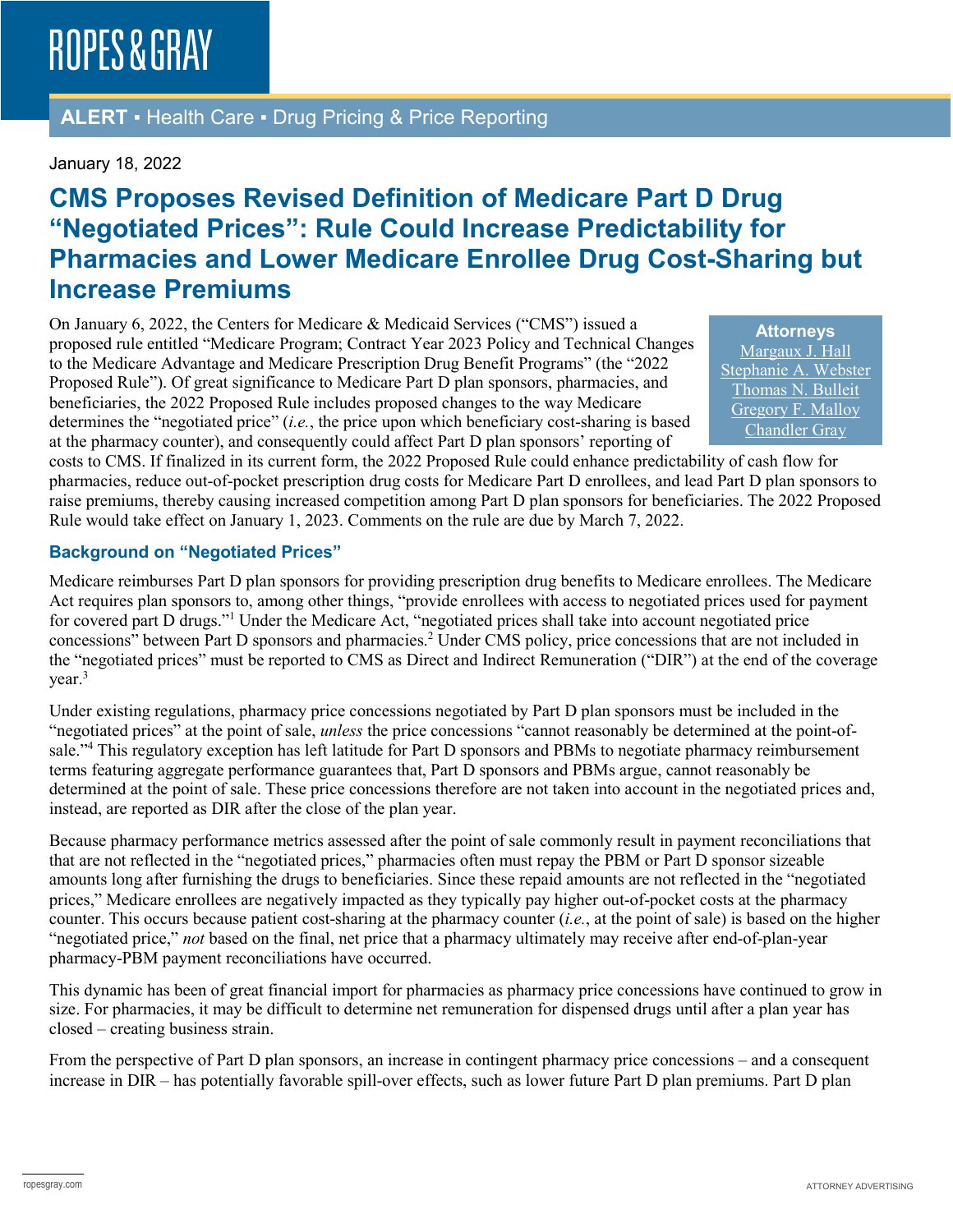### **ALERT** ▪ Page 2

sponsors – and the PBMs with which they contract and often are affiliated – have a strong business incentive to increase DIR in order to compete for Medicare enrollees with more favorable monthly premiums.

Repeated past efforts to change this system (discussed below) have not succeeded. However, the Biden Administration publicly committed to addressing this issue. In particular, in a December 14, 2021 letter to Congress, CMS Administrator Chiquita Brooks-LaSure explained that CMS was planning to write a rule to limit price concessions that PBMs retroactively charge pharmacies.<sup>5</sup> Brooks-LaSure stated, "CMS agrees that the significant growth in DIR amounts is troubling and is planning to use our administrative authority to issue proposed rulemaking addressing price concessions and DIR."6

#### **Regulatory History**

- 2005 Rule: In January 2005, CMS promulgated its first regulatory definition of "negotiated prices" as prices for covered Part D drugs that "(1) Are available to beneficiaries at the point of sale at network pharmacies; (2) Are reduced by those discounts, direct or indirect subsidies, rebates, other price concessions, and direct or indirect remunerations that the Part D sponsor has elected to pass through to Part D enrollees at the point of sale; and (3) Includes any dispensing fees."7
- 2009 Rule: In January 2009, CMS revised the first clause of the definition of "negotiated prices" to refer to the "total" negotiated amount that would be received by the network pharmacy.8
- 2014 Proposed Rule: CMS proposed changing the definition of "negotiated prices" to require that all price concessions from pharmacies be reflected in the price at the point of sale. Specifically, the agency proposed to redefine "negotiated prices" to mean prices for covered Part D drugs that "(1) The Part D sponsor (or other intermediary contracting organization) and the network dispensing pharmacy or other network dispensing provider have negotiated as the amount such network entity will receive, in total, for a particular drug; and (2) are inclusive of all price concessions and any other fees charged to network pharmacies; and (3) include any dispensing fees; but (4) exclude additional contingent amounts, such as incentive fees, only if these amounts increase prices and cannot be predicted in advance; and (5) may not be rebated back to the Part D sponsor (or other intermediary contracting organization) in whole or in part."9
- 2014 Final Rule: CMS did not adopt the proposed definition of "negotiated prices" and instead adopted a definition that expressly excluded contingent pharmacy price concessions that could not be reasonably determined at the point of sale (negotiated prices are "inclusive of all price concessions from network pharmacies *except those contingent price concessions that cannot reasonably be determined at the point-ofsale*").<sup>10</sup> CMS claimed that this "reasonably determined" exception would be "narrow" in nature.<sup>11</sup>
- 2017 Request For Information ("RFI"): CMS solicited stakeholder feedback on the definition of "negotiated prices" through an RFI in the Federal Register.<sup>12</sup> In the RFI, CMS stated that its "reasonably determined" exception was not as narrow as the agency claimed it would be when adopted due to the "shift by Part D sponsors and their PBMs towards these types of contingent pharmacy payment arrangements."<sup>13</sup> As a result, the "reasonably determined" exception did not have the "intended effect on price transparency, consistency, and beneficiary costs."14 Accordingly, CMS advised that it was "considering revising the definition of negotiated price … to remove the *reasonably determined* exception and to require that all price concessions from pharmacies be reflected in the negotiated price."15 In order to effectively capture all pharmacy price concessions at the point of sale, the agency was considering "requiring the negotiated price to reflect the lowest possible reimbursement that a network pharmacy could receive from a particular Part D sponsor for a covered Part D drug."<sup>16</sup> The agency sought comments that would assist the agency in making such revisions.<sup>17</sup>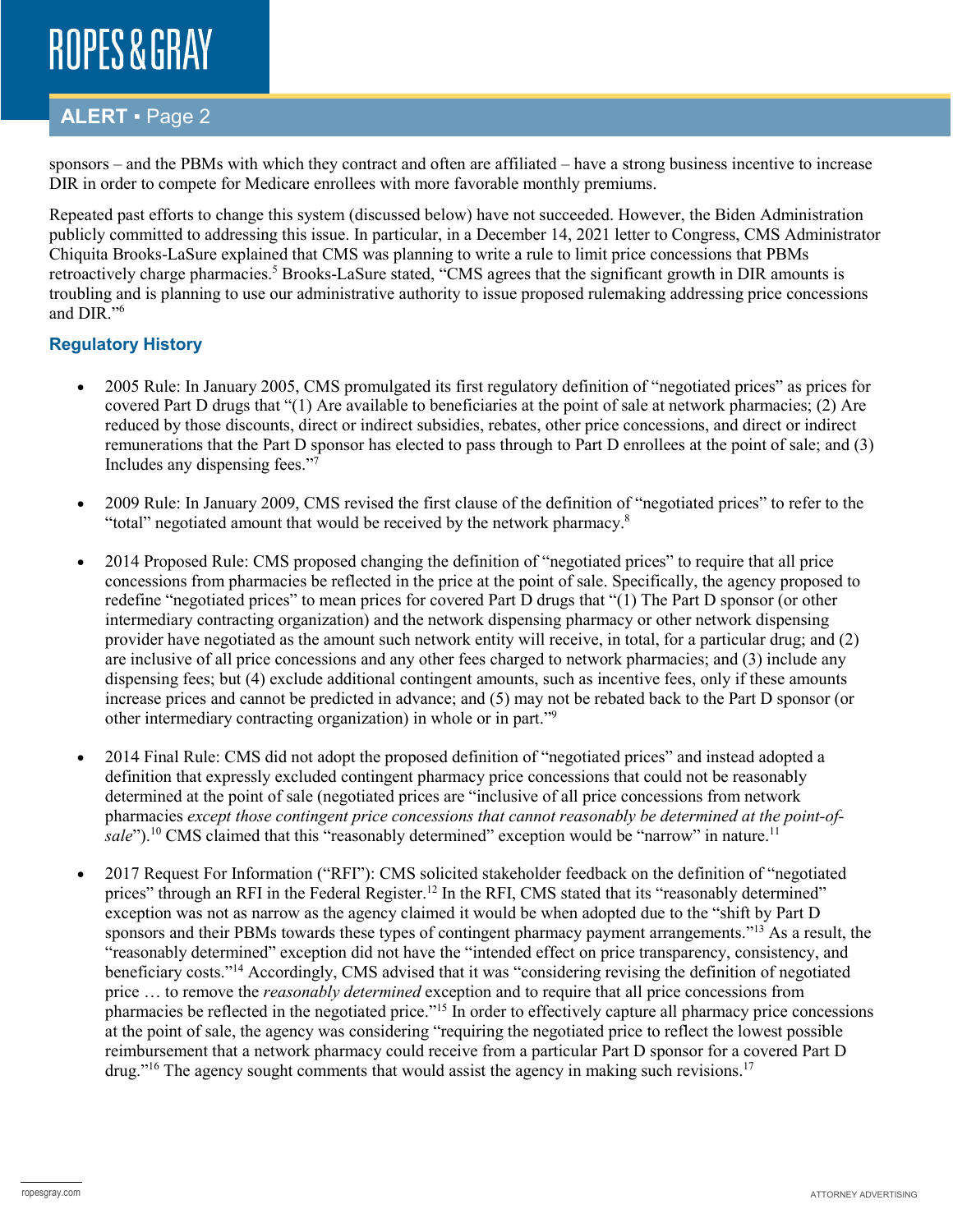### **ALERT** ▪ Page 3

- 2018 Proposed Rule: CMS proposed a rule that would have eliminated the "reasonably determined" exception from the definition of "negotiated prices."18
- 2018 Final Rule: Pharmacies, health care providers, patient advocacy organizations, and a coalition of United States Senators voiced their support of the proposed change in definition, while Part D plan sponsors and PBMs strongly opposed the change. Ultimately, CMS declined to adopt this proposed definition of "negotiated prices" and instead maintained the "reasonably determined" exception.<sup>19</sup>

### **Specific Proposal**

The 2022 Proposed Rule would eliminate the "reasonably determined" exception and require Part D plans, in reporting their "negotiated prices" for prescription drugs, to include an estimate of post point-of-sale price concessions.20 The definition would be amended to state that "negotiated price" refers to "the lowest amount a pharmacy could receive as reimbursement for a covered Part D drug under its contract with the Part D plan sponsor or the sponsor's intermediary [i.e., the PBM]."<sup>21</sup> Like earlier proposals, the proposed rule would remove the "reasonably determined" exception, meaning that the negotiated prices would reflect all pharmacy price concessions negotiated by Part D sponsors and their PBMs, even when such price concessions are contingent upon performance by the pharmacy.<sup>22</sup> The new definition would exclude additional contingent payments, such as incentive fees, if these amounts raise the price of the drug.<sup>23</sup> The proposed rule also would change the defined term from the plural "negotiated prices" to the singular "negotiated price" to "make clear that a negotiated price can be set for each covered Part D drug, and the amount of pharmacy price concessions may differ on a drug-by-drug basis."24

To implement this change at the point of sale, the proposed rule states that CMS would use the existing reporting requirements of Part D sponsors and their PBMs.<sup>25</sup> Specifically, the proposed rule states that Part D sponsors and their PBMs would load drug pricing tables that show the lowest possible reimbursement for a drug into the claims processing systems that interface with contracted pharmacies.<sup>26</sup>

The proposed rule also would add a broad definition of "price concession" at 42 C.F.R. § 423. 100 that would include "all forms of discounts, direct or indirect subsidies, or rebates that serve to reduce the costs incurred under Part D plans by Part D sponsors."27 The term "price concession" was previously undefined in the Part D statute, regulations, and subregulatory guidance.<sup>28</sup>

### **Potential Implications**

If finalized, the 2022 Proposed Rule could significantly affect Medicare Part D plan sponsors, PBMs, pharmacies, and beneficiaries. As discussed below, the potential effects of the rule are complex, but it is likely that pharmacies and certain beneficiaries would benefit from the rule, while Part D sponsors and PBMs would not.

- Beneficiaries: Some beneficiaries could benefit from the changes under the proposed rule, if finalized, because beneficiary cost-sharing for prescription drugs is based on their negotiated prices. If the negotiated prices of drugs are lowered, then the cost of Part D drugs to beneficiaries at the pharmacy counter also would be lowered. CMS believes that beneficiaries would see lower drug prices starting in 2023 and that beneficiary costs would decrease by \$21.3 billion over 10 years.<sup>29</sup> However, CMS also states that beneficiaries likely would encounter higher premiums as Part D plan sponsors pass pharmacy price concessions through to beneficiaries at the point of sale, since Part D sponsors would have lower aggregate DIR.<sup>30</sup> Beneficiaries who do not have significant pharmacy drug spending likely would see higher premiums without a commensurate offset in the form of lower cost-sharing for drugs. $31$
- Pharmacies: The inclusion in negotiated prices of pharmacy price concessions at the point-of-sale could mean lower payments to pharmacies at the point of sale, but ultimately provide pharmacies greater predictability in their cash flow and, thus, their operations. CMS also expects a modest indirect effect on the level of payments to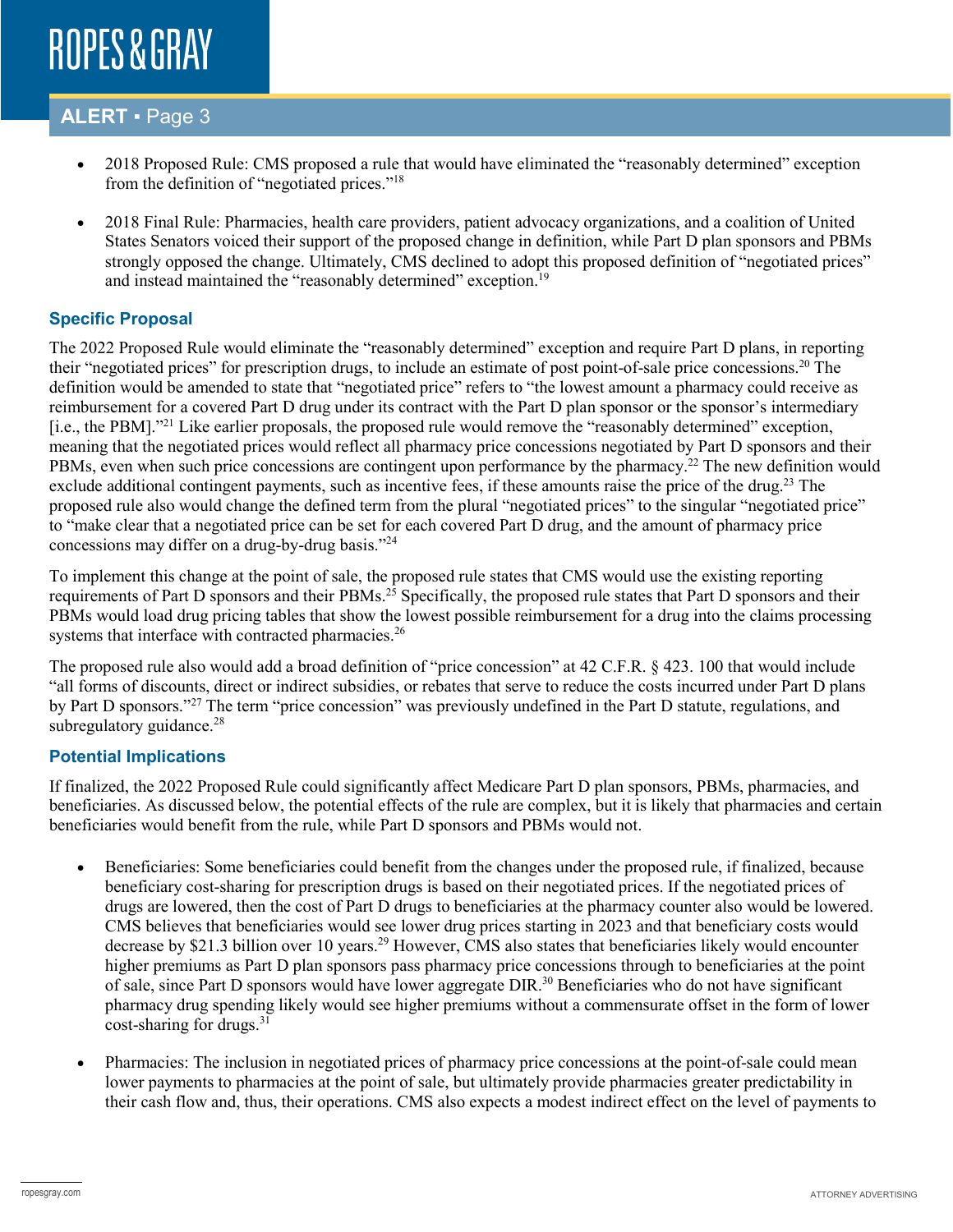### **ALERT** ▪ Page 4

pharmacies.<sup>32</sup> CMS estimates that pharmacies would seek to retain two percent of the existing pharmacy price concessions they negotiate with plan sponsors to compensate for pricing risk and cash flow differences.<sup>33</sup> It is unclear, though, whether this assumption is accurate.

- Part D Sponsors and PBMs: If the proposed rule were finalized, Part D sponsors could increase beneficiary premiums due to their lower overall DIR fees.<sup>34</sup> Plan D sponsors may then face increased competition for beneficiaries to the extent they raise premiums.<sup>35</sup> Premium increases could occur across the board for all Plan D sponsors, mitigating the adverse effects for any particular plan sponsor. Additionally, CMS estimates that there would be a one-time cost of \$0.1 million to Plan D sponsors as they would need to update their claims processing systems to implement the proposed changes.<sup>36</sup>
- Government: If the proposed rule is adopted, the agency estimates \$40 billion in Part D costs for the Government over 10 years.<sup>37</sup> These costs would be the result of a significant increase in funding by Medicare of plan premiums and low-income premium payments.<sup>38</sup> The increased cost to the Government would be somewhat balanced by the decreases in Medicare's reinsurance and low-income cost-sharing payments.<sup>39</sup> Medicare's reinsurance payments would decrease because beneficiaries would not exhaust the Part D benefit and enter the catastrophic phase as quickly. Further, Medicare's reinsurance payments would be based on lower negotiated prices. As drug prices decline at the point of sale, beneficiaries' cost-sharing obligations decline as well, lowering low-income cost-sharing payments by the Government.<sup>40</sup>

In sum, if CMS were to finalize the 2022 Proposed Rule in its current form, the agency's changes to the definition of "negotiated prices" could have notable effects on Medicare beneficiaries and pharmacies, as well as Part D plan sponsors, and PBMs, including reduced out-of-pocket prescription drug costs for Medicare Part D enrollees, lower payments at the point of sale but enhanced predictability of cash flow for pharmacies, and higher premiums by Part D plan sponsors yielding potentially increased competition for beneficiaries. Affected parties should consider submitting comments on the proposal by the deadline of March 7, 2022. If you have any questions, please do not hesitate to contact the authors or your usual Ropes & Gray advisor.